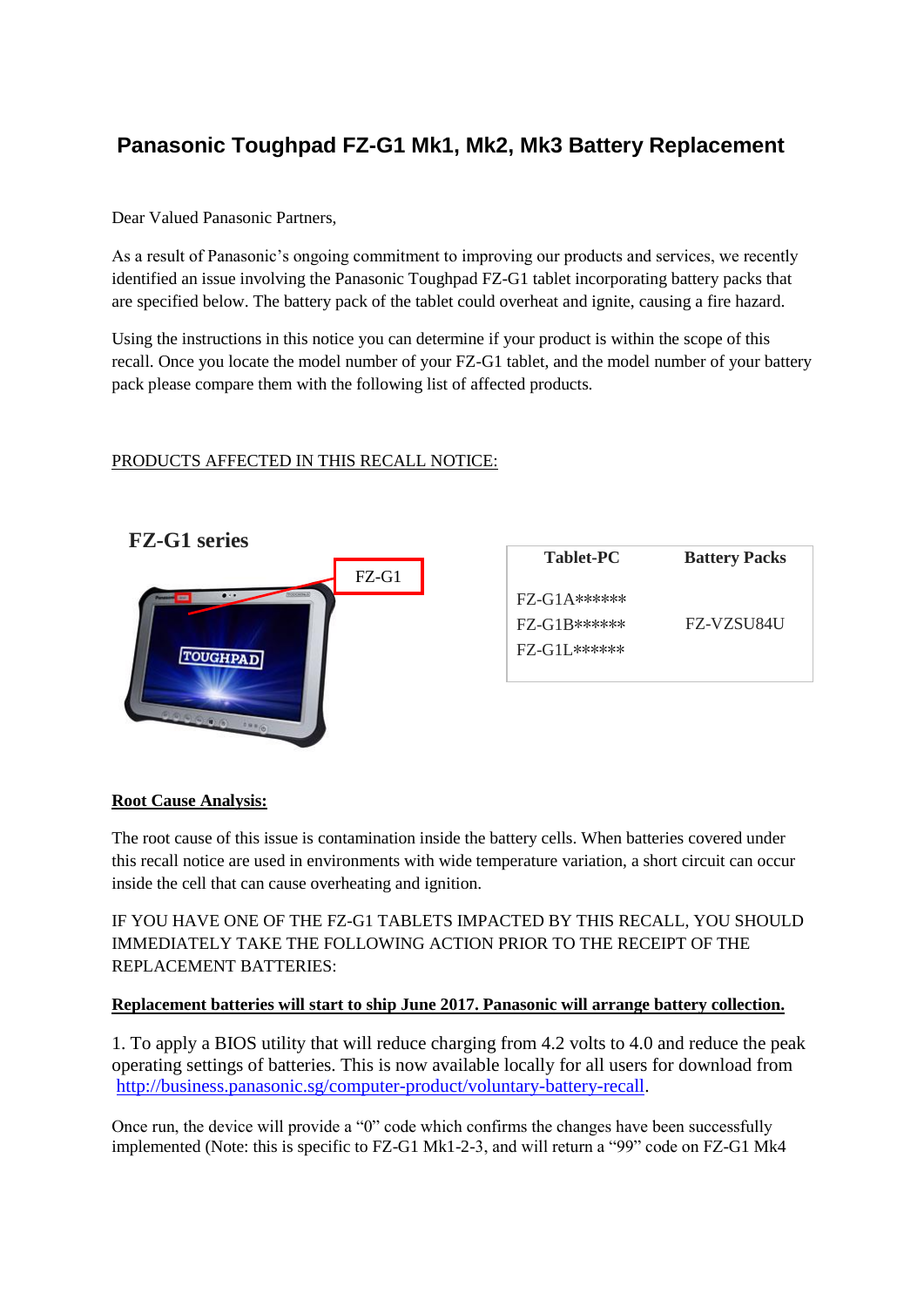and "3" on any other platforms without making any changes). This setting will only become effective after rebooting the unit. Full instructions are online.

OR

2. Where it is safe to do so, users with an affected unit are advised to cease operations, turn off their FZ-G1 Tablet, remove the battery pack and only power the computer through approved vehicle docks, desktop docks or the power adaptor and cord from mains power directly.

## **Action**

1. End-users will contact Panasonic to register the quantity, model and location of affected units, along with where they prefer replacement batteries to be sent, their subject owner and preferred contact details e.g. they may wish to have replacement batteries shipped to one location, or multiple locations.

2. Partners – Please refer to contact [information](#page-1-0) to register.

### **Additional Actions on Receipt of Replacement Batteries**

1. Once the replacement battery is fitted to non-ATEX units, please download a new firmware utility which will be available for download from [http://business.panasonic.sg/computer](http://business.panasonic.sg/computer-product/voluntary-battery-recall)[product/voluntary-battery-recall](http://business.panasonic.sg/computer-product/voluntary-battery-recall).

2. Certified ATEX users can install replacement batteries upon receipt. Other users will have batteries installed by a Panasonic partner. If you are uncertain if a fleet is registered to complete battery installations, please refer to contact [information.](#page-1-0) Please do not apply the firmware update until Panasonic confirms sustained ATEX certification

<span id="page-1-0"></span>3. Once the replacement battery is installed and this firmware is applied, your actions are complete.

### **Contact Information**

- Via email
	- o SG/ ID/ PH: [batteryrecall@sg.panasonic.com](mailto:batteryrecall@sg.panasonic.com)
	- o MY: [batteryrecall@my.panasonic.com](mailto:batteryrecall@my.panasonic.com)
	- o TH: [batteryrecall@th.panasonic.com](mailto:batteryrecall@th.panasonic.com)
- Via the telephone number from 9:00am to 5:00pm (Monday to Friday)
	- o SG/ ID/ PH: +65-6272-1223
	- $\alpha$  MY: 1800-88-7500
	- $O$  TH:  $+66-81-421-3388$